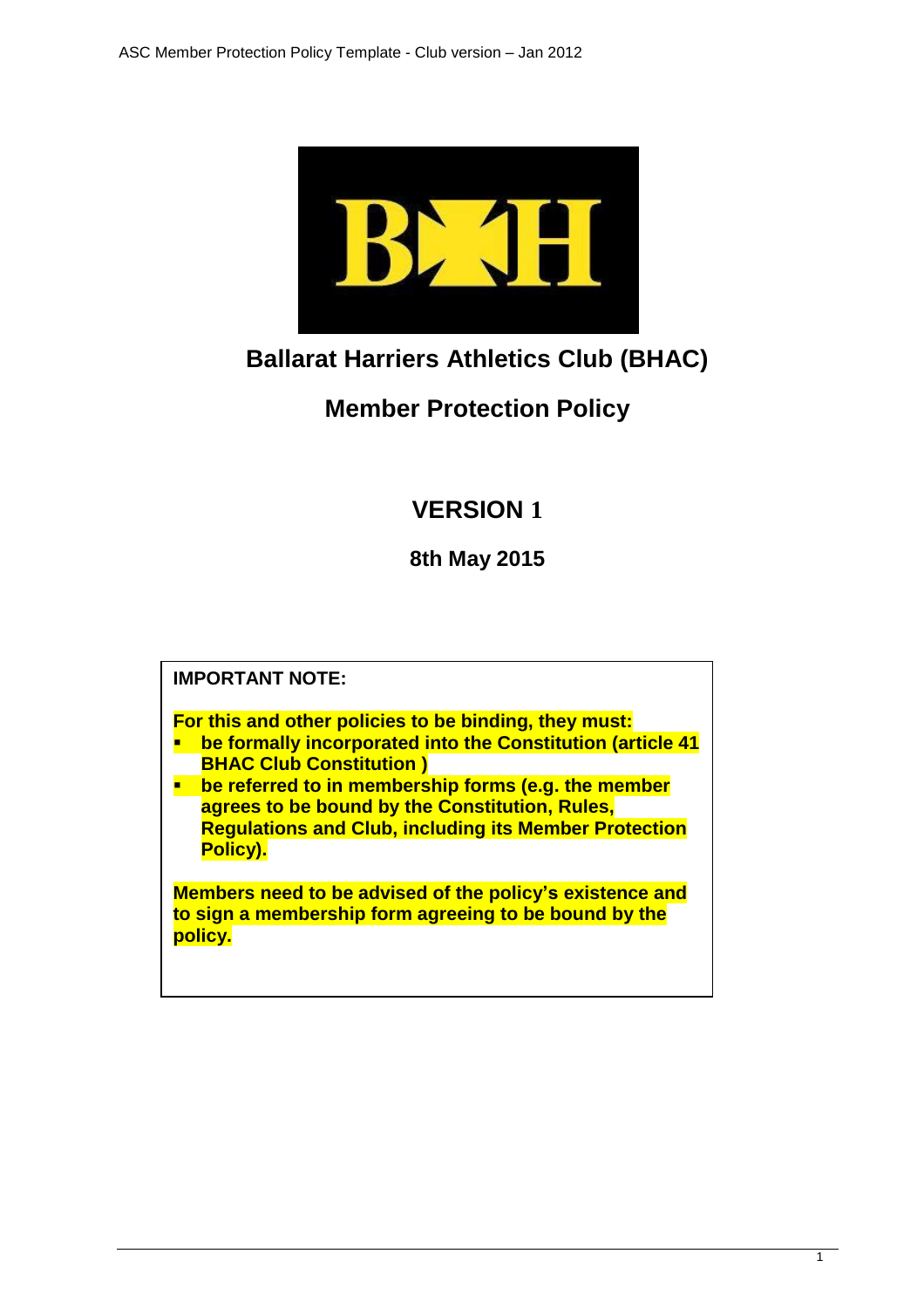# **CONTENTS PAGE**

## **POLICY**

- 1. Introduction<br>2. Purpose of 0
- Purpose of Our Policy
- 3. Who Our Policy Applies To<br>4. Extent of Our Policy
- 4. Extent of Our Policy<br>5. Club Responsibilities
- Club Responsibilities
- 6. Individual Responsibilities<br>7. Protection of Children
- Protection of Children
	- 7.1 Child Protection
	- 7.2 Supervision
	- 7.3 Transportation
	- 7.4 Taking Images of Children
- 8. Anti-Harassment, Discrimination and Bullying<br>9. [Inclusive Practices
- [Inclusive Practices
	- 9.1 People with a Disability
	- 9.2 People from Diverse Cultures
	- 9.3 Sexual & Gender Identity<br>9.4 Pregnancy
	- Pregnancy
- 10. Responding to Complaints
	- 10.1 Complaints
	- 10.2 Complaint Handling Process
	- 10.3 Disciplinary Measures
	- 10.4 Appeals

#### **Attachment 1: Working With Children Check Requirements**

1.1 Working with Children Check Requirements

# **Attachment 2: Codes of Behaviour**

#### **Attachment 3: Duty Statements**

## **Attachment 4: Reporting Forms**

4.1 Complaint form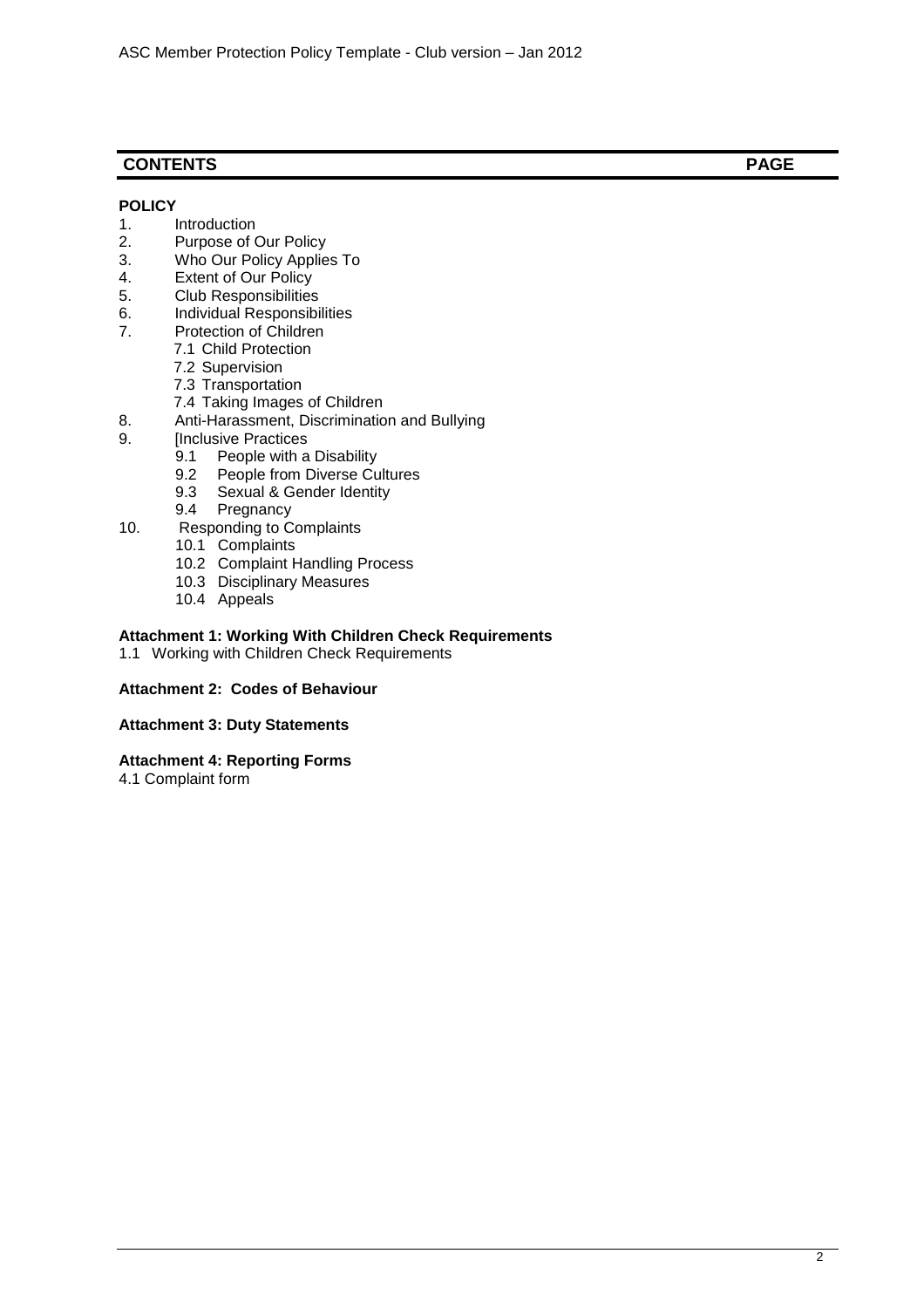# **MEMBER PROTECTION POLICY** *\_\_\_\_\_\_\_\_\_\_\_\_\_\_\_\_\_\_\_\_\_\_\_\_\_\_\_\_\_\_\_\_\_\_\_\_\_\_\_\_\_\_\_\_\_\_\_\_\_\_\_\_\_\_\_\_\_\_\_*

# **1. Introduction**

**Ballarat Harriers was founded in 1891. Then and now, as in our motto "Always Striving", our mission is to support all our athletes to pursue and achieve their goals.** 

# **2. Purpose of Our Policy**

The main objective of our Member Protection Policy (policy) is to maintain responsible behaviour and the making of informed decisions by participants in this club. It outlines our commitment to a person's right to be treated with respect and dignity, and to be safe and protected from abuse. Our policy informs everyone involved in our club of his or her legal and ethical rights and responsibilities and the standards of behaviour that are required. It also covers the care and protection of children participating in our club's activities.

# **3. Who Our Policy Applies To**

Our policy applies to everyone involved in the club including committee members, administrators, coaches, officials (umpires/referees/judges), players, parents and spectators.

# **4. Extent of Our Policy**

Our policy covers unfair decisions (e.g. team selection) and actions, breaches of our code of behaviour and behaviour that occurs at all sporting events, practice, in the club rooms, at social events organised or sanctioned by the club (or our sport), and on away and overnight trips. It also covers private behaviour where that behaviour brings our club or sport into disrepute or there is suspicion of harm towards a child or young person.

## **5. Club Responsibilities**

We will:

- **implement and comply with our policy;**
- **•** promote our policy to everyone involved in our club;
- promote and model appropriate standards of behaviour at all times;
- respond to breaches or complaints made under our policy promptly, fairly, and confidentially;
- review this policy every 12-18 months; and
- seek advice from and refer serious issues to Athletics Victoria

Serious issues include unlawful behaviour that involves or could lead to significant harm and includes criminal behaviour (e.g. physical assault, sexual assault, child abuse) and any other issues that our state or national body request to be referred to them.

## **6. Individual Responsibilities**

Everyone associated with our club must:

- comply with the standards of behaviour outlined in our policy;
- treat others with respect;
- always place the safety and welfare of children above other considerations;
- be responsible and accountable for their behaviour;
- follow the guidelines outlined in this policy if they wish to make a complaint or report a concern about possible child abuse, discrimination, harassment or other inappropriate behaviour.

## **7. Protection of Children**

## **7.1 Child Protection**

The BHAC is committed to the safety and wellbeing of all children and young people accessing our service. We support the rights of the child and will act without hesitation to ensure a child safe environment is maintained at all times. We also support the rights and wellbeing of our staff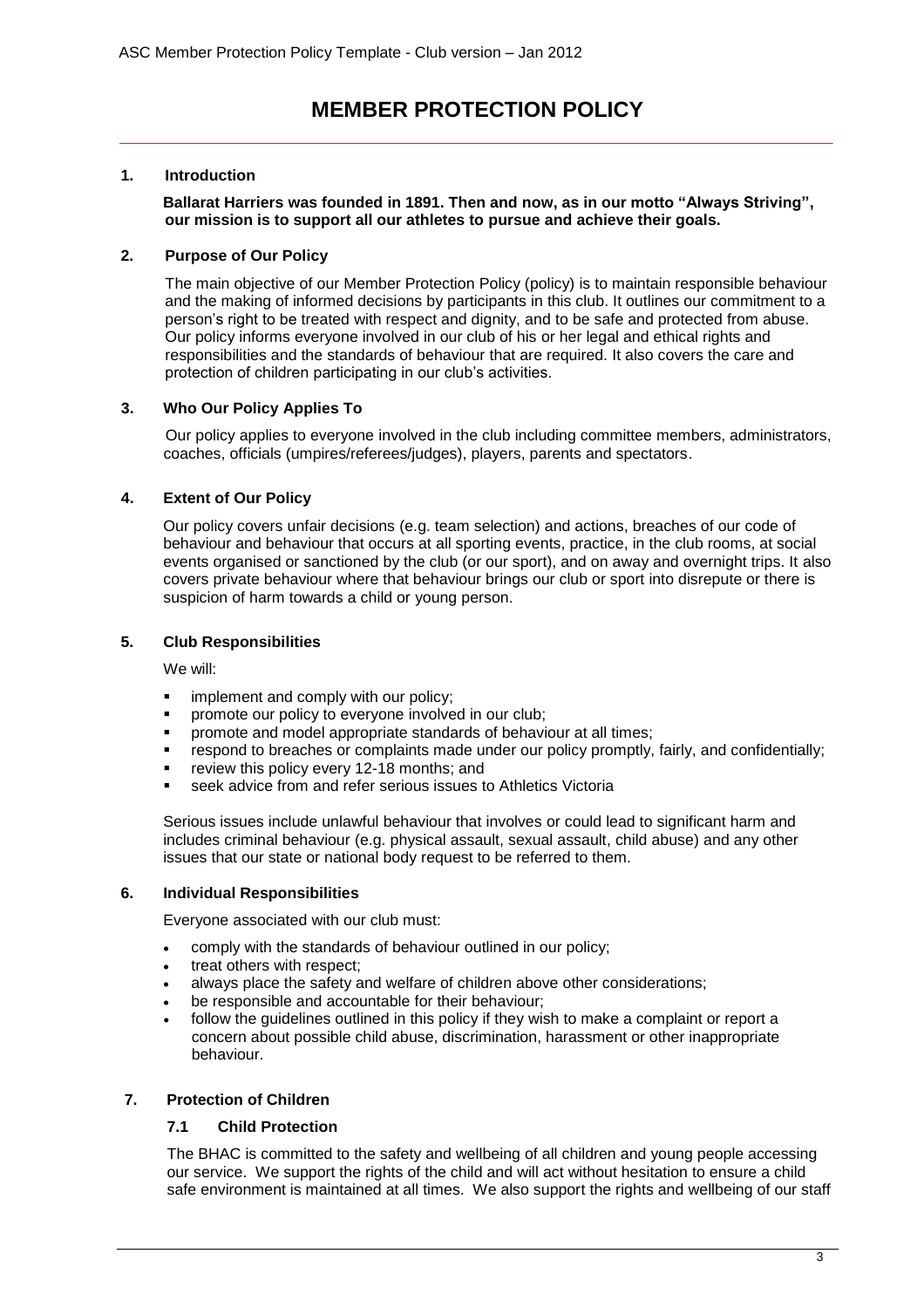and volunteers and encourage their active participation in building and maintaining a secure environment for all participants.

BHAC acknowledges that our staff, members and volunteers provide a valuable contribution to the positive experiences of children involved in our sport. BHAC aims to continue this and to take measures to protect the safety and welfare of children participating in our sport by:

#### **7.1.1: Identify and Analyse Risk of Harm**

The BHAC will develop and implement a risk management strategy, which includes a review of existing child protection practices, to determine how child-safe and child-friendly the organisation is and to determine what additional strategies are required to minimise and prevent risk of harm to children because of the action of an employee, volunteer or another person.

#### **7.1.2: Develop Codes of Conduct for Adults and Children**

The BHAC will ensure that the organisation has codes of conduct that specify standards of conduct and care when dealing and interacting with children, particularly those in the organisation's care. The organisation will also implement a code of conduct to address appropriate behaviour between children.

The code(s) of conduct will set out professional boundaries, ethical behaviour and unacceptable behaviour. (See Part B)

#### **7.1.3: Choose Suitable Employees and Volunteers**

The BHAC will ensure that the organisation takes all reasonable steps to ensure that it engages the most suitable and appropriate people to work with children (in prescribed positions).

This may be achieved using a range of screening measures. Such measures will aim to minimise the likelihood of engaging (or retaining) people who are unsuitable to work with children.

The BHAC will ensure that working with children checks/criminal history assessments are conducted for employees and volunteers working with children, where an assessment is required by law.

If a criminal history report is obtained as part of their screening process, the BHAC will ensure that the criminal history information is dealt with in accordance with relevant state requirements. (See Part C)

#### **7.1.4: Support, Train, Supervise and Enhance Performance**

The BHAC will ensure that volunteers and employees who work with children or their records have ongoing supervision, support and training such that their performance is developed and enhanced to promote the establishment and maintenance of a child-safe environment.

#### **7.1.5: Empower and Promote the Participation of Children in Decision-Making and Service Development**

The BHAC will promote the involvement and participation of children and young people in developing and maintaining child-safe environments.

#### **7.1.6: Report and Respond Appropriately To Suspected Abuse and Neglect**

The BHAC will ensure that volunteers and employees are able to identify and respond to children at risk of harm.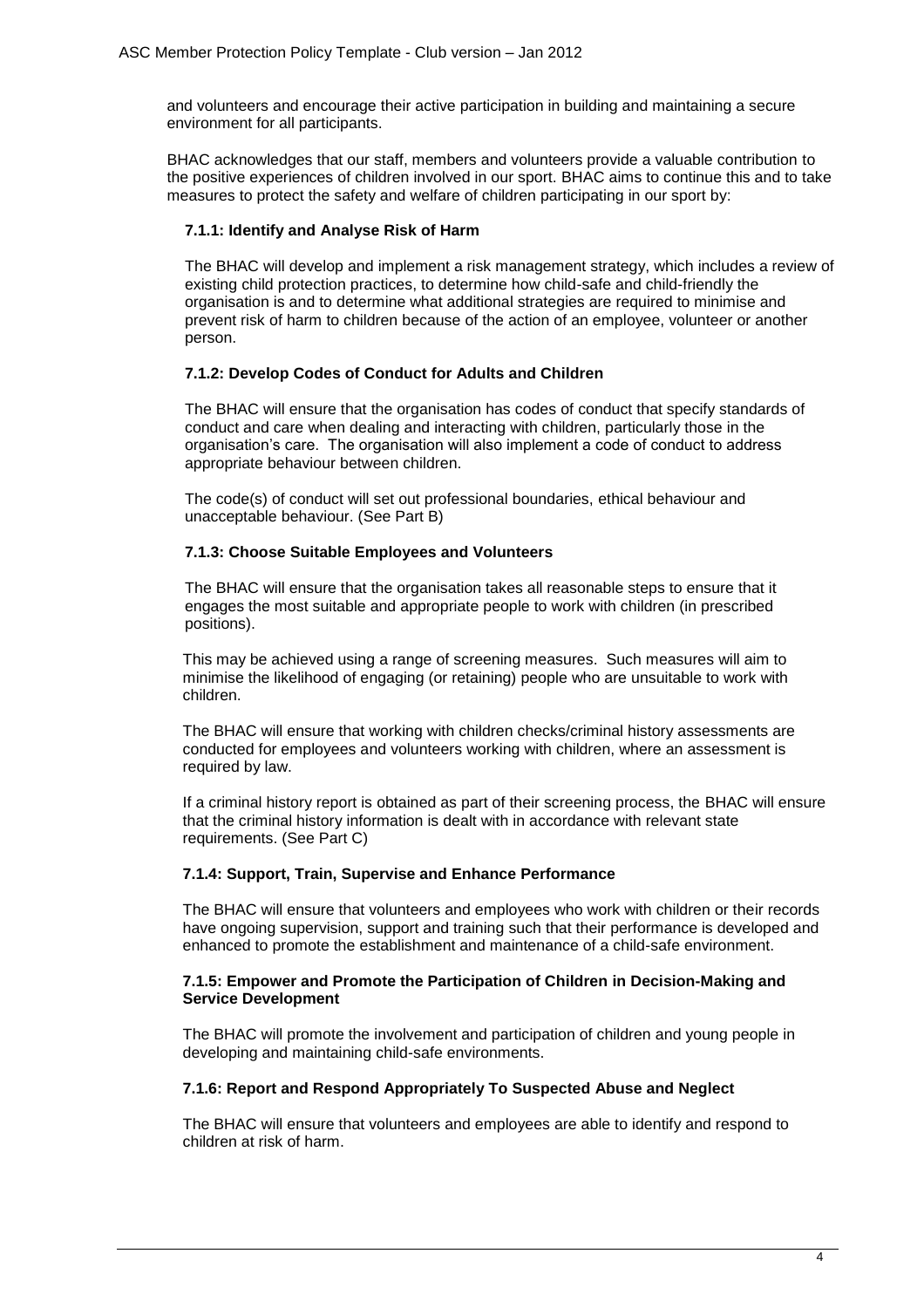The BHAC will make all volunteers and employees aware of their responsibilities under respective state laws if they have suspicion on reasonable grounds that a child has been or is being abused or neglected. (See Part E)

In addition to any legal obligation, if any person feels another person or organisation bound by this policy is acting inappropriately towards a child or is breaching the code'(s) of practice set out they may make an internal complaint. Please refer to our complaints procedure outlined in attachment *[C1]* of this policy. This will explain what to do about the behaviour and how the BHAC will deal with the problem.

# [**7.2 Supervision**

Members under the age of 12 must be supervised at all times by a responsible adult. Our club will provide a level of supervision adequate and relative to the members' age, maturity, capabilities, level of experience, nature of activity and nature of venue. If a member finds a member under the age of 12 is unsupervised, they should assume responsibility for the member's safety until the parent/guardian or supervisor can be found.

Parents must turn up on time to collect their child for reasons of courtesy and safety. If it appears a member will be left alone at the end of a training session with just one child, they will ask another member to stay until the child is collected.]

# **7.3 Transportation**

Parents/guardians are responsible for transporting their children to and from club activities (e.g. practice and games). Where our club makes arrangements for the transportation of children (e.g. for away or overnight trips), we will conduct a risk assessment that includes ensuring vehicles are adequately insured, the driver has a current and appropriate licence for the vehicle being used and appropriate safety measures are available (e.g. fitted working seatbelts)]

## 7**.4 Taking Images of Children**

Images of children can be used inappropriately or illegally. The club requires that members, wherever possible, obtain permission from a child's parent/guardian before taking an image of a child that is not their own and ensure that the parent knows the way the image will be used. We also require the privacy of others to be respected and disallow the use of camera phones, videos and cameras inside changing areas, showers and toilets.

If the club uses an image of a child it will avoid naming or identifying the child or it will, wherever possible, avoid using both the first name and surname. We will not display personal information such as residential address, email address or telephone numbers without gaining consent from the parent/guardian. We will not display information about hobbies, likes/dislikes, school, etc as this information can be used as grooming tools by pedophiles or other persons. We will only use appropriate images of a child, relevant to our sport and ensure that the child is suitably clothed in a manner that promotes the sport, displays its successes, etc.

## **8. Anti-harassment, Discrimination and Bullying**

Our club opposes all forms of harassment, discrimination and bullying. This includes treating or proposing to treat someone less favourably because of a particular characteristic; imposing or intending to impose an unreasonable requirement, condition or practice which has an unequal or disproportionate effect on people with a particular characteristic; or any behaviour that is offensive, abusive, belittling, intimidating or threatening – whether this is face-to-face, indirectly or via communication technologies such as mobile phone and computers. Some forms of harassment, discrimination and bullying are against the law and are based on particular characteristics such as age, disability, gender, sexual orientation, pregnancy, political or religious beliefs, race, and marital status.

Our club takes all claims of harassment, discrimination, bullying and cyber bullying seriously. We encourage anyone who believes they have been harassed, discriminated against or bullied to raise the issue with the club (see Responding to Complaints).

## **9. Inclusive practices**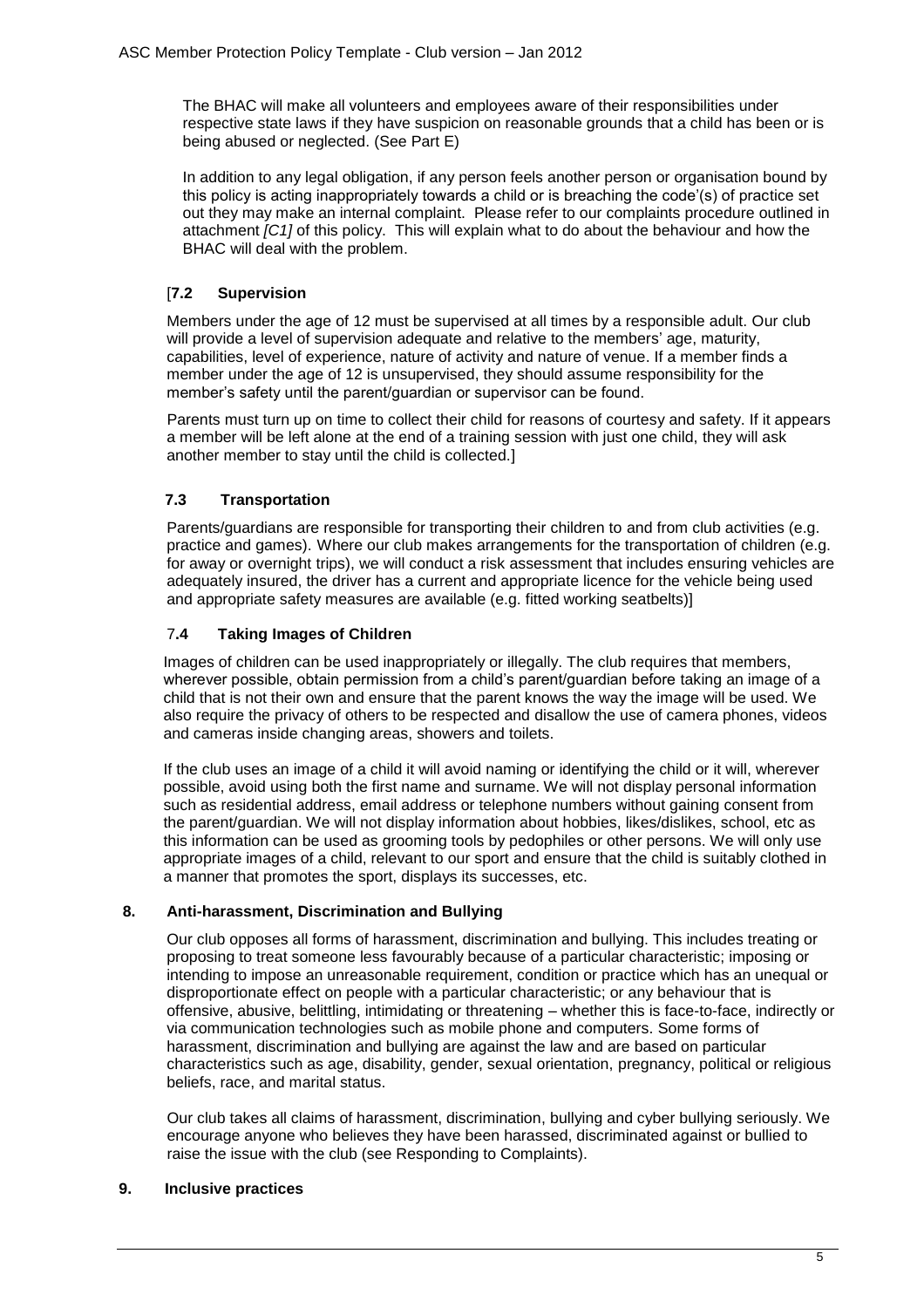Our club is welcoming and we will seek to include members from all areas of our community.

# **9.1 People with a disability**

Where possible we will include people with a disability in our teams and club. We will make reasonable adaptations (e.g. modifications to equipment and rules) to enable participation.

# **9. 2 People from diverse cultures**

We will support and respect people from diverse cultures and religions to participate in our club and where possible will accommodate requests for flexibility (e.g. modifications to uniforms).

# **9.3 Sexual & Gender Identity**

All people, regardless of their sexuality, are welcome at our club. We strive to provide a safe environment for participation and will take action over any homophobic behaviour.

# **9.4 Pregnancy**

Pregnant women should be aware that their own health and wellbeing, and that of their unborn children, should be of utmost importance in their decision making about the way they participate in our sport. We recommend pregnant women to consult with their medical advisers, make themselves aware of the facts about pregnancy in sport, and ensure that they make informed decisions about participation.

# **10. Responding to Complaints**

## **10.1 Complaints**

Our club takes all complaints about on and off-field behaviour seriously. Our club will handle complaints based on the principles of procedural fairness (natural justice), that is:

- all complaints will be taken seriously;
- both the person making the complaint (complainant) and the person the complaint is against (respondent) will be given full details of what is being said against them and have the opportunity to respond (give their side of the story);
- irrelevant matters will not be taken into account;
- decisions will be unbiased and fair; and
- **any penalties imposed will be fair and reasonable.**

More serious complaints may be escalated to Athletics Victoria

If the complaint relates to suspected child abuse, sexual assault or other criminal activity, then our club will need to report the behaviour to the police and/or relevant government authority.

## **10.2 Complaint Handling Process**

When a complaint is received by our club, the person receiving the complaint (e.g. President, Member Protection Information Officer) will:

- **EXECT** listen carefully and ask questions to understand the nature and extent of the problem;
- **ask what the complainant would like to happen;**
- explain the different options available to help resolve the problem;
- **take notes; and**
- maintain confidentiality but not necessarily anonymity.

Once the complainant decides on their preferred option for resolution, the club will assist, where appropriate and necessary, with the resolution process. This may involve:

- supporting the person complaining to talk to the person being complained about
- bringing all the people involved in the complaint together to talk objectively through the problem (this could include external mediation);
- gathering more information (e.g. from other people that may have seen the behaviour);
- seeking advice from our district, regional, state and/or national body or from an external agency (e.g. State Department of Sport or anti-discrimination agency);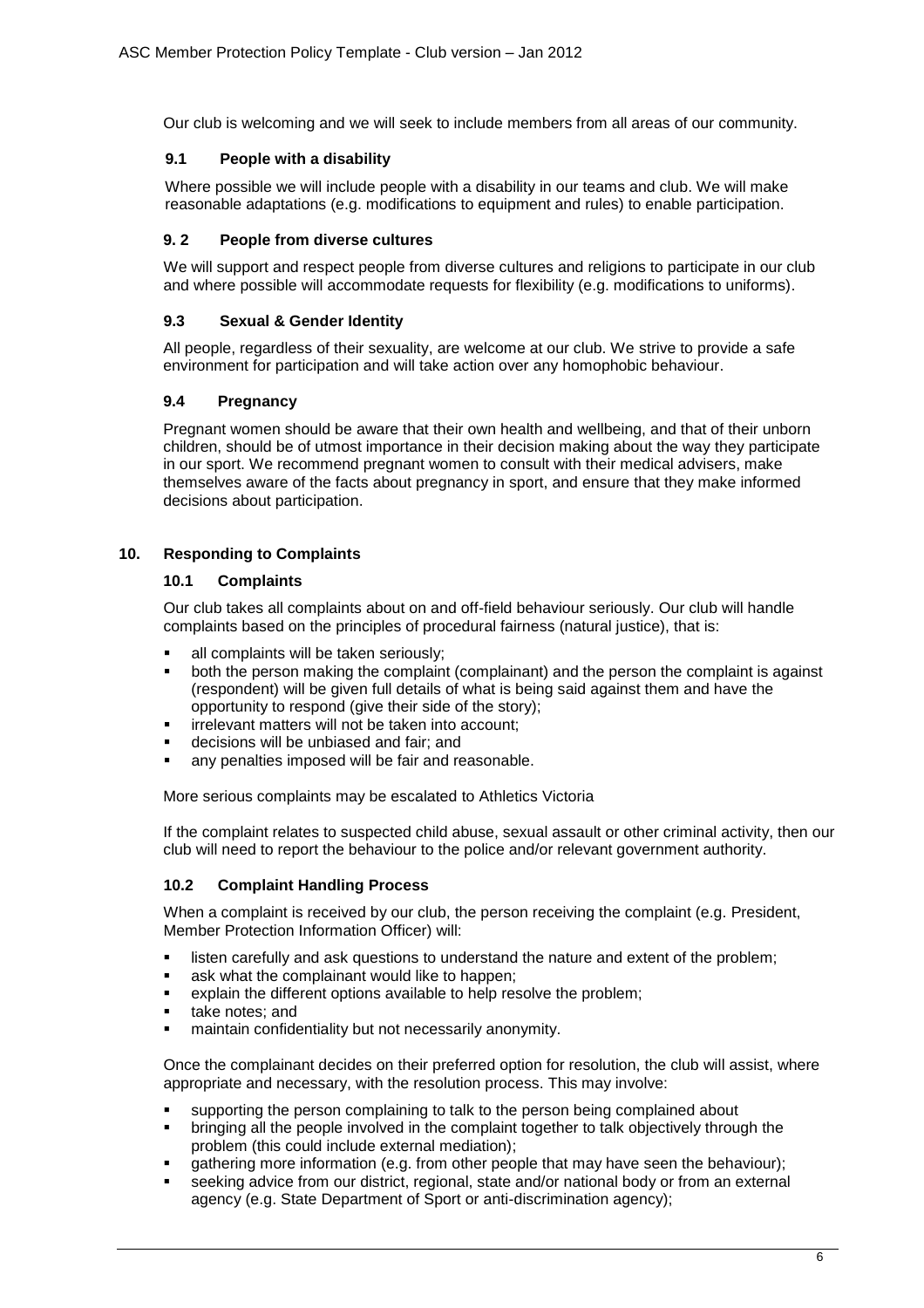- **F** referring the complaint to Athletics Victoria and/or
- **Referring the complainant to an external agency such as a community mediation centre,** police or anti-discrimination agency.

In situations where a complaint is referred to Athletics Victoria association and an investigation is conducted, the club will:

- co-operate fully;
- ensure the complainant and respondent are not victimised;
- where applicable, ensure the complainant is not placed in an unsupervised situation with the respondent(s); and
- **act on Athletics Victoria's recommendations.**

At any stage of the process, a person can seek advice from or lodge a complaint with an antidiscrimination commission or other external agency.

#### **10.3 Disciplinary Measures**

Our club will take disciplinary action against anyone found to have breached our policy or made false and malicious allegations. Any disciplinary measure imposed under our policy must:

- Be applied consistent with any contractual and employment rules and requirements;
- Be fair and reasonable;<br>Be based on the evidence
- Be based on the evidence and information presented and the seriousness of the breach;
- Be determined by our Constitution, By Laws and the rules of the game.

Possible measures that may be taken include:

- verbal and/or written apology;<br>counselling to address behavi
- counselling to address behaviour;
- withdrawal of any awards, placings, records, achievements bestowed in any tournaments, activities or events held or sanctioned by our club;
- suspension or termination of membership, participation or engagement in a role or activity;
- de-registration of accreditation for a period of time or permanently;
- $\overline{a}$  a fine; or
- any other form of discipline that our club considers reasonable and appropriate.

#### **10.4 Appeals**

The complainant or respondent can lodge one appeal against decisions of or disciplinary measures imposed by our club to Athletics Victoria. Appeals must be based on either a denial of natural justice, because of unjust or unreasonable disciplinary measure(s) being imposed, or on the grounds that the decision was not supported by the information/evidence presented and available to the decision maker/club.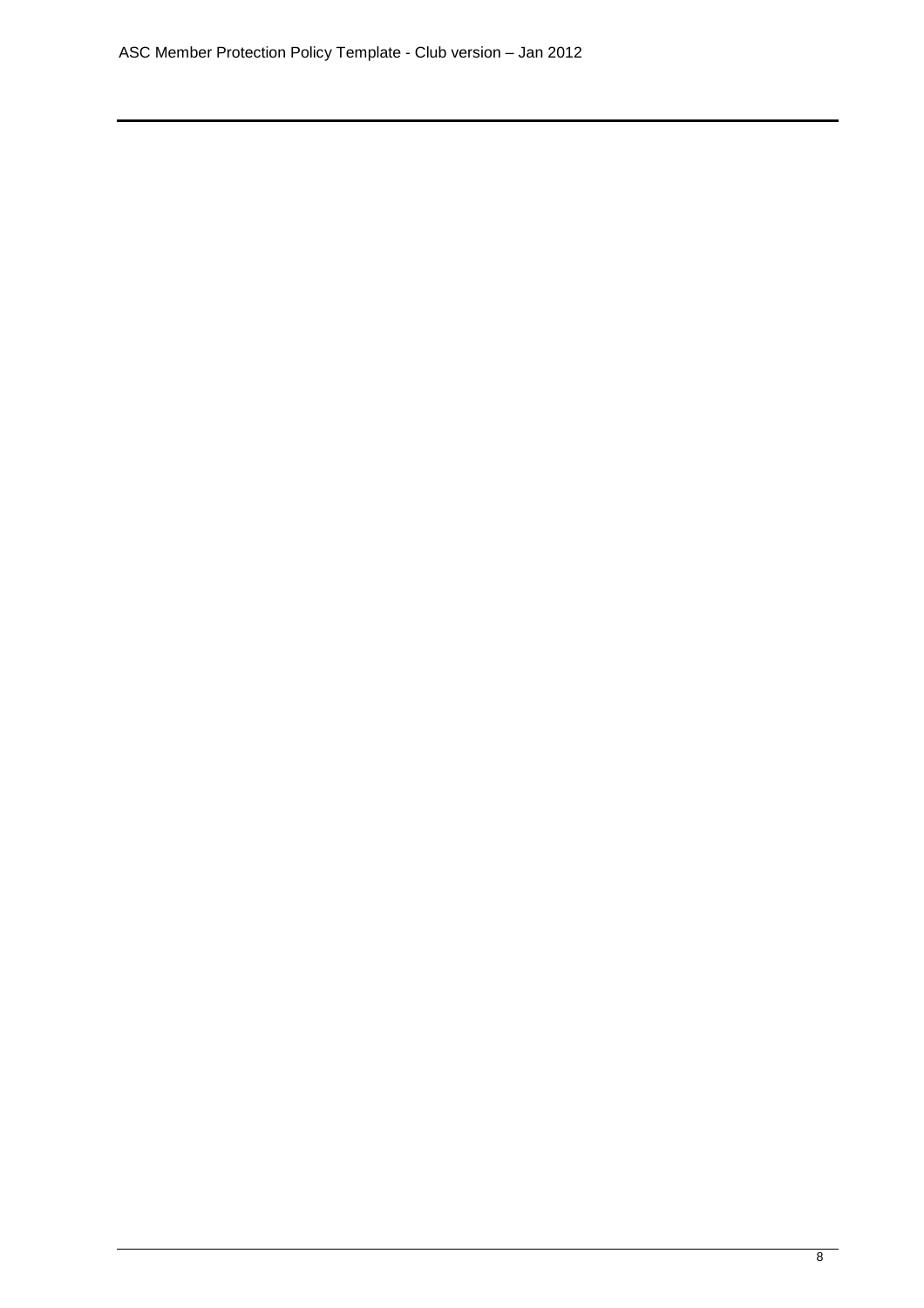# **Attachment 1.1: WORKING WITH CHILDREN CHECK REQUIREMENTS**

# **3. VICTORIA**

The Working with Children (WWC) Check creates a mandatory minimum checking standard across Victoria. The *Working with Children Act 2005* requires that some people who work or volunteer in childrelated work require a WWC Check. The check involves a national police records check and a review of relevant findings from prescribed professional disciplinary bodes (currently only the Victorian Institute of Teaching).

A person who has no criminal or professional disciplinary history will be granted an *assessment notice.*  This notice will entitle the person to undertake child-related work in Victoria and is valid for five years (unless revoked). A person deemed unsuitable to work or volunteer with children will be given a *negative notice* and cannot work in [child-related work](http://www.justice.vic.gov.au/CA2569020010922A/page/Business+Units-Working+With+Children+Check?OpenDocument&1=0-Business+Units~&2=0-Working+With+Children+Check~&3=~#what#what) in Victoria.

For more information:

[www.justice.vic.gov.au/workingwithchildren or 1300 652 879](http://www.justice.vic.gov.au/workingwithchildren%20or%201300%20652%20879)

# **Attachment 2: CODES OF BEHAVIOUR**

Every person, spectator, player, club member, official, participant, administrator, coach, parent or member of the community involved with the club, should work to ensure:

- Inclusion of every person regardless of their age, gender or sexual orientation
- Inclusion of every person regardless of their race or religion
- Opportunities for people of all abilities to participate in the sport and develop to their full potential
- Respect is shown towards others, the club and the broader community
- A safe and inclusive environment for all
- Elimination of violent and abusive behaviour
- Protection from sexual harassment or intimidation

This code applies to community sport, training and club sanctioned activities Adapted from Victorian code of conduct for community sport 7/10/14 www.dtpli.vic.gov.au/sport-and-recreation

 $\Gamma$ 

**Attachment 3: DUTY STATEMENTS**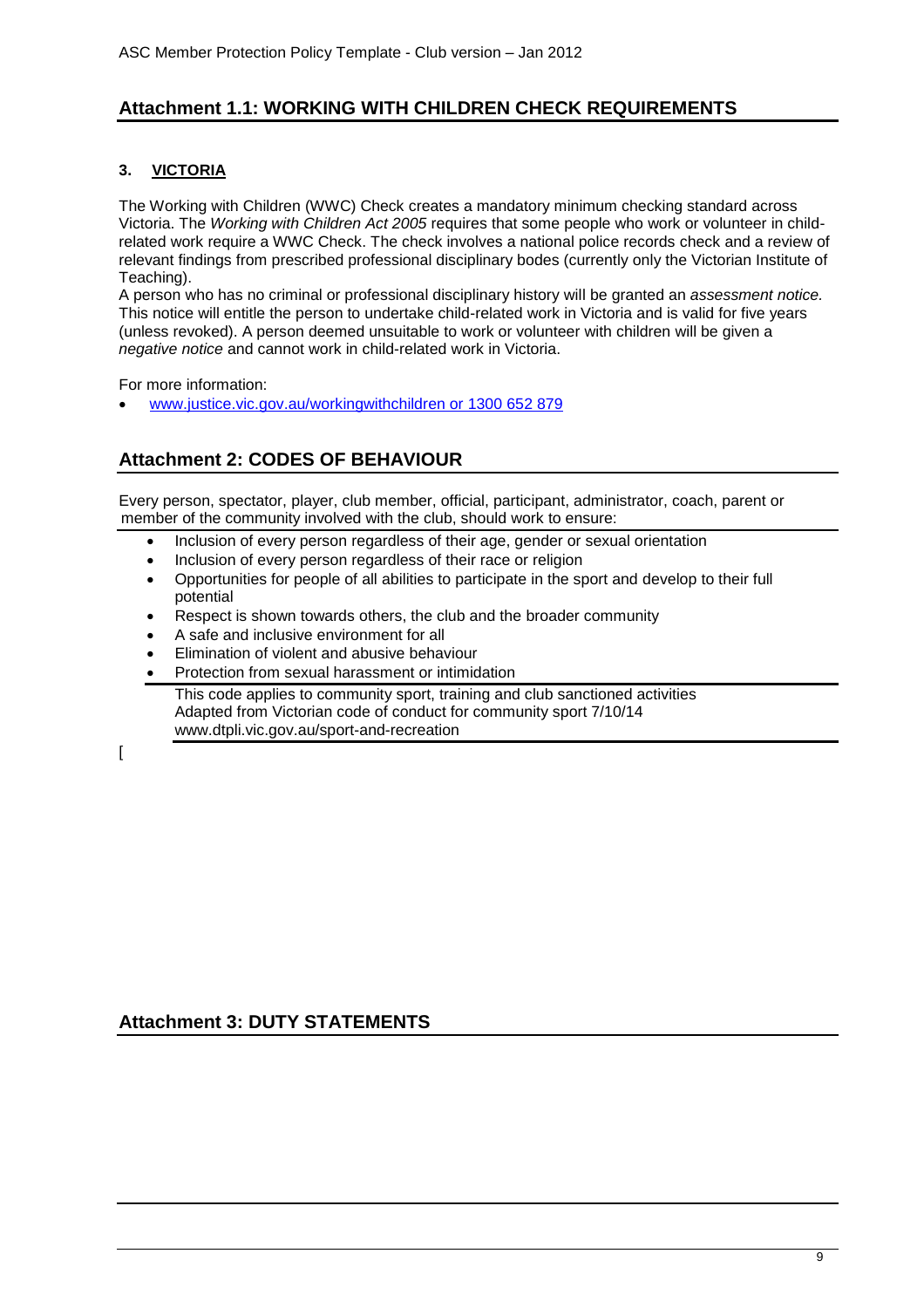# **Attachment 4: REPORTING FORMS**

# **RECORD OF COMPLAINT**

| Name of person<br>receiving complaint          |                                     |                          | Date:<br>$\prime$<br>$\prime$ |  |  |
|------------------------------------------------|-------------------------------------|--------------------------|-------------------------------|--|--|
| Complainant's Name                             |                                     |                          |                               |  |  |
|                                                | Over 18<br>$\mathbf{I}$             |                          | $\Box$ Under 18               |  |  |
| Complainant's contact<br>details               | Phone:                              |                          |                               |  |  |
|                                                | Email:                              |                          |                               |  |  |
| Complainant's<br>role/status in Club           | Administrator (volunteer)<br>Ш      |                          | Parent                        |  |  |
|                                                | Athlete/player<br>Ш                 | Spectator                |                               |  |  |
|                                                | Coach/Assistant Coach               | <b>Support Personnel</b> |                               |  |  |
|                                                | Employee (paid)<br>⊔                | $\overline{\phantom{0}}$ | Other                         |  |  |
|                                                | Official                            |                          |                               |  |  |
| Name of person                                 |                                     |                          |                               |  |  |
| complained about                               | Over 18                             |                          | Under 18                      |  |  |
| Person complained<br>about role/status in Club | Administrator (volunteer)<br>$\Box$ |                          | Parent                        |  |  |
|                                                | Athlete/player<br>$\Box$            |                          | Spectator                     |  |  |
|                                                | Coach/Assistant Coach               |                          | <b>Support Personnel</b>      |  |  |
|                                                | Employee (paid)                     |                          | Other                         |  |  |
|                                                | Official                            |                          |                               |  |  |
| Location/event of alleged<br>issue             |                                     |                          |                               |  |  |
| Description of alleged<br>issue                |                                     |                          |                               |  |  |
|                                                |                                     |                          |                               |  |  |
|                                                |                                     |                          |                               |  |  |
|                                                |                                     |                          |                               |  |  |
|                                                |                                     |                          |                               |  |  |
|                                                |                                     |                          |                               |  |  |
|                                                |                                     |                          |                               |  |  |
|                                                |                                     |                          |                               |  |  |
|                                                |                                     |                          |                               |  |  |
|                                                |                                     |                          |                               |  |  |
|                                                |                                     |                          |                               |  |  |